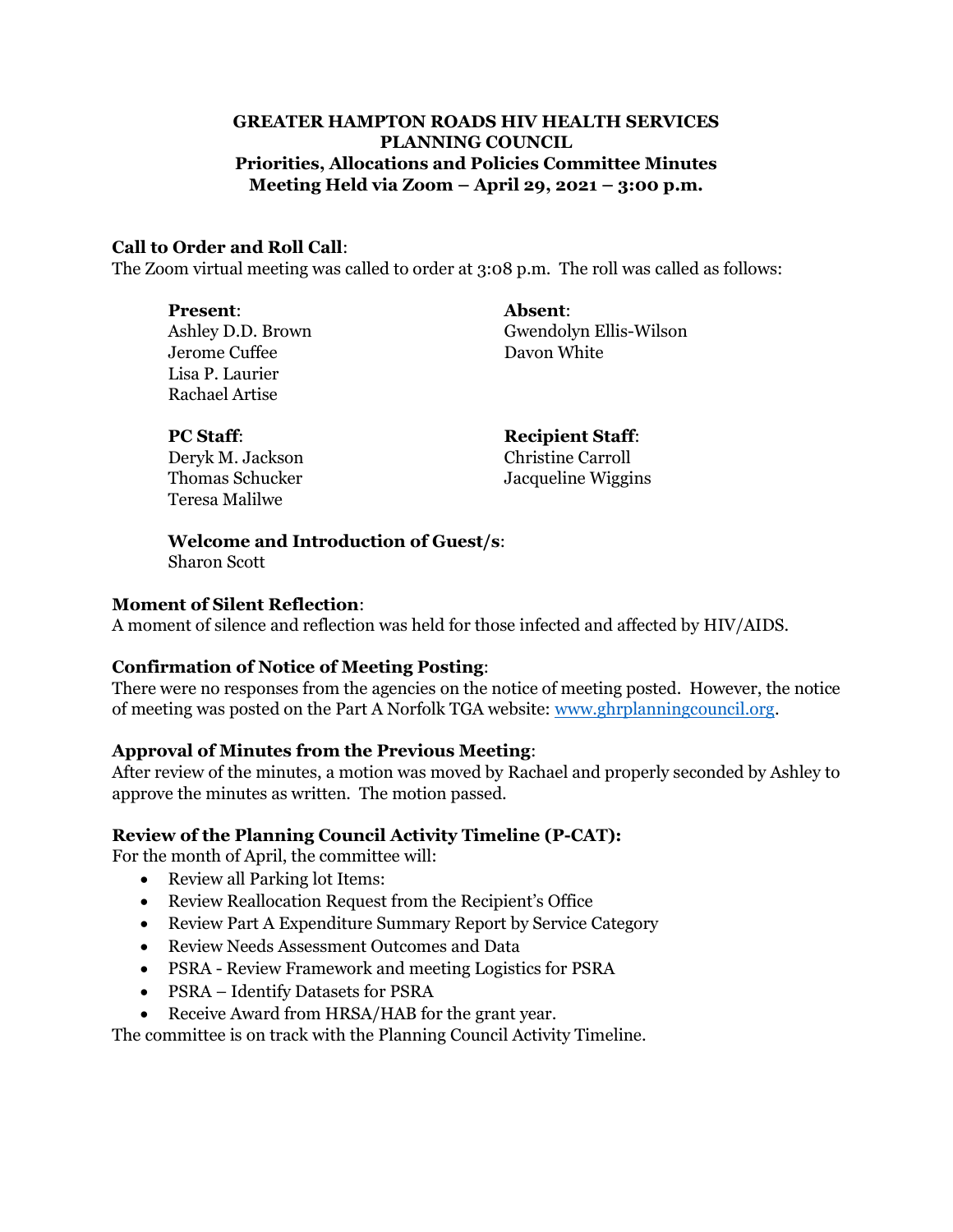# **Parking Lot Items**:

# **Review PSRA Framework and Meeting Logistics, as well as Identify Datasets for PSRA**:

The committee reviewed the 2021/2022 PSRA Framework which will be updated for the coming year; that is, 2022/2023. The document contained:

- A brief Overview of the TGA
- Cities/Counties that are covered by the Part A Norfolk TGA.

The TGA developed a data driven model for conducting the annual PSRA Process which is divided into four components:

- 1. PLWH currently in the Ryan White Part A/MAI Care System.
- 2. PLWH that are newly diagnosed that will enter the RW Part A/MAI Program, utilizing the TGA's epidemiological data.
- 3. Out of Care individuals to bring into care based on the TGA's underserved populations; and
- 4. Unaware individuals who do not know their HIV status, identifying, testing and linkage to appropriate medical care.

This was a two-day process last year. Support Staff recommend that the Planning Council keep it the same, as follows:

# • **Day 1:**

The mandatory Priority Setting and Resource Allocations Training. It was recommended to continue to provide the same types of data. That is:

- o Glossary of Terms
- o Policy Clarification Notice 16-02 which will give the definition of each Service category as provided by HRSA.
- o Updating the document to the 2021/2022 grant award and 2021/2022 grant score.
- o Review the 2021 Attachment 5 which are the other coordinated streams of services in the TGA that provide:
- o Part B services
- o CDC services
- o Mental health services through SAMSA
- o Substance abuse services through SAMSA, etc…
- o Review the 2021 Service Utilization data
- o 2021 funded Service categories
- o Will conduct a new Red Ribbon survey
- o Review a trend of three years of service utilization and three years of service expenditures.

The Planning Council will also facilitate the collection of data from the Community Development Committee or the CDC, client satisfaction surveys or assessments, PLWH forms and Town Hall meetings from CABs or Consumer Advisory Boards, from other Sub-Recipients, Ryan White Part B or F, CDC Prevention Sub-Recipients, HOPWA Sub-Recipients and State Medication Representatives, which are all the Federally mandated slots that are on the Planning Council.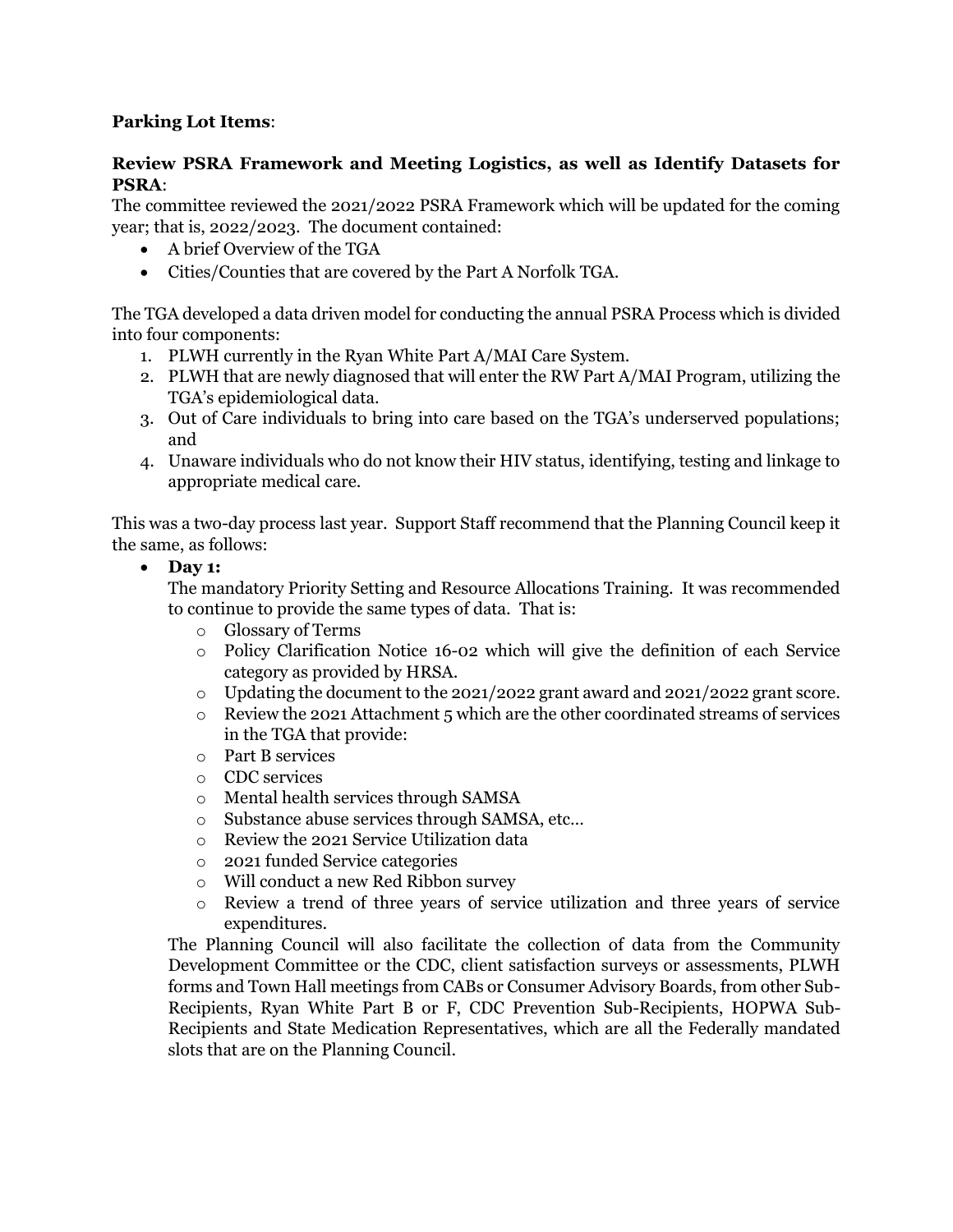It was noted that this year, it will be important for the Planning Council to remember to take into consideration the Integrated HIV Prevention and Care Plan. The Virginia CHPG have begun pre-planning for the next Integrated HIV Prevention and Care Plan.

The Planning Council should also consider the new initiative which is starting across the country: *Ending the HIV Epidemic* (EHE). Congress and HRSA/HAB and HHS are putting money into Ending the HIV Epidemic. When round two of the funds come out, it might go hand in hand with Ryan White Program, making sure that Ending the HIV Epidemic is available to jurisdictions as well. This will help with bridging the gap between HIV Prevention and HIV Care.

Changes will be made to the Red Ribbon Exercise this year. Participants will be asked to rank all the Ryan White funded service categories from 1-10 and how important they feel the services are along the care continuum.

For the Resource Allocations Process, the Council will look at the four components that were discussed earlier:

Considering the PLWH that are already in the system; how to maintain and make sure that there are enough funds to take care of the people that the TGA is currently taking care of.

What kind of funds are needed to bring those that are newly diagnosed into the care system and what will it cost the TGA?

How many of those who are lost care or are out of care can be brought back in and what is it going to cost?

How much of the unaware population is it going to cost to find?

# • **Day 2**:

The PSRA Process includes the following:

- o A determination of data needs
- o Review the process of each Planning Council member
- o Presentation of the data (both during training and on the day of the PSRA Session)
	- First: The Planning Council will determine priorities.
	- Second: The Planning Council will do resource allocations. This is when Council puts money to each service category. For this, the Council will look at the trending documentation.
	- Third: The Planning Council will do the final approval, keeping in mind that HRSA has, in the past, requested jurisdictions to cap that to 5%.

At the end of the day, Support Staff will ask for feedback to find out what did work and what did not work and how the process can be improved for the future.

The committee vote on the Framework for the PSRA Session will be conducted at the next month's meeting. This will give the committee to read through the document to make sure that everyone understands it.

# **Program Manager's Report**:

At the last meeting, a committee member wanted to know why the Part A Norfolk TGA was getting a reduction in funding every time. During the monthly teleconference, the Project Officer responded to the question by stating that: